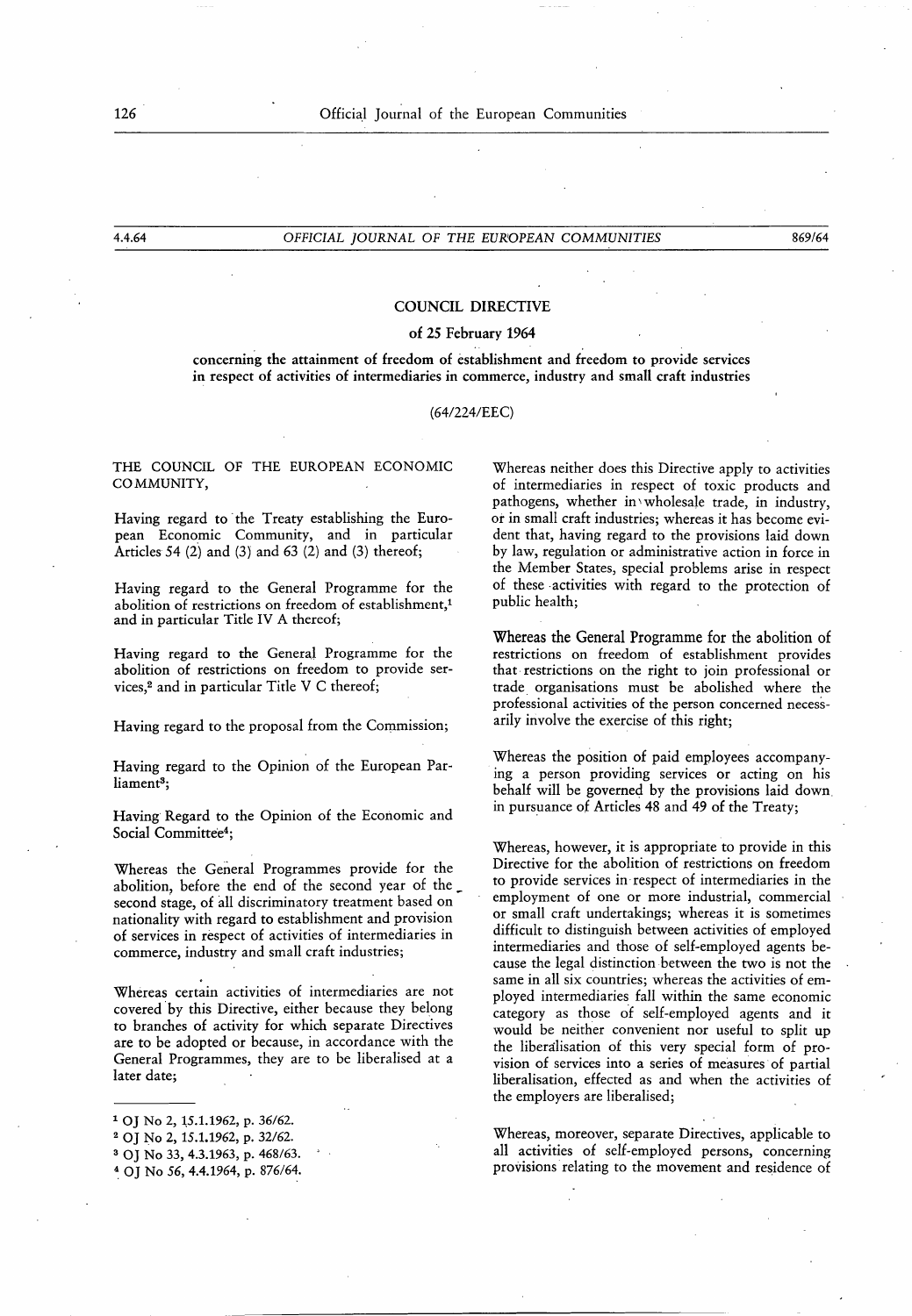beneficiaries, and where necessary Directives on the co-ordination of the safeguards required by Member States for companies or firms for the protection of the interests of members and of others will be adopted;

Whereas, for the purposes of applying measures concerning right of establishment and freedom to provide services, companies or firms are to be . treated in the same way as natural persons who are nationals of Member States, subject only to the conditions laid down in Article 58 and, where necessary, to the condition that there should exist a real and continuous link with the economy of a Member State; whereas therefore no company or firm may be required, in order to obtain the benefit of such measures, to fulfil any additional condition, and in particular no company or firm may be required to obtain any special authorisation not required of a domestic company or firm wishing to pursue a particular economic activity; whereas, however, such uniformity of treatment should not prevent Member States from requiring that a company having a share capital should operate in their countries under the description by which it is known in the law of the Member State under which it is constituted, and that it should indicate the amount of its subscribed capital on the business papers which it uses in the host Member State;

Whereas, moreover, in certain Member States activities of intermediaries in commerce, industry and small craft industries are governed by rules relating to the taking up of such activities, while other Member States will, where necessary, adopt such rules; whereas, therefore, certain transitional measures, the purpose of which is to make it easier for nationals of other Member States to take up and pursue those activities, are the subject of a separate Directive;

### HAS ADOPTED THIS DIRECTIVE:

### Article <sup>1</sup>

Member States shall abolish, in respect of the natural persons and companies or firms covered by Title I of the General Programmes for the abolition of restrictions on freedom of establishment and freedom to provide services (hereinafter called 'beneficiaries'), the restrictions referred to in Title III of those General Programmes affecting the right to take up and pursue the activities specified in Articles 2 and 3 of this Directive.

# • Article 2

The provisions of this Directive shall apply to :

- <sup>1</sup> . the following activities of self-employed persons:
	- (a) professional activities of an intermediary who is empowered and instructed by one or more persons to negotiate or enter into commercial transactions in the name of and on behalf of those persons;
	- (b) professional activities of an intermediary who, while not being permanently so instructed, brings together persons wishing to contract directly with one another or arranges their commercial transactions or assists in the completion thereof;
	- (c) professional activities of an intermediary who enters into commercial transactions in his own name on behalf of others;
	- (d) professional activities of an intermediary who carries out wholesale selling by auction on behalf of others.
- 2. provision of services, by way of professional activities, by an intermediary in the employment of one or more commercial, industrial or small craft undertakings. Both such intermediary and the undertakings employing him must reside or be established in a Member State other than that in which the services are carried out.

The activities referred to in paragraph 1 include those of intermediaries who go from door to door seeking orders.

# Article 3

Restrictions in respect of the activities set out in Article 2 shall be abolished irrespective of the description applied to the persons pursuing those activities.

The customary descriptions currently used in the Member States are as follows: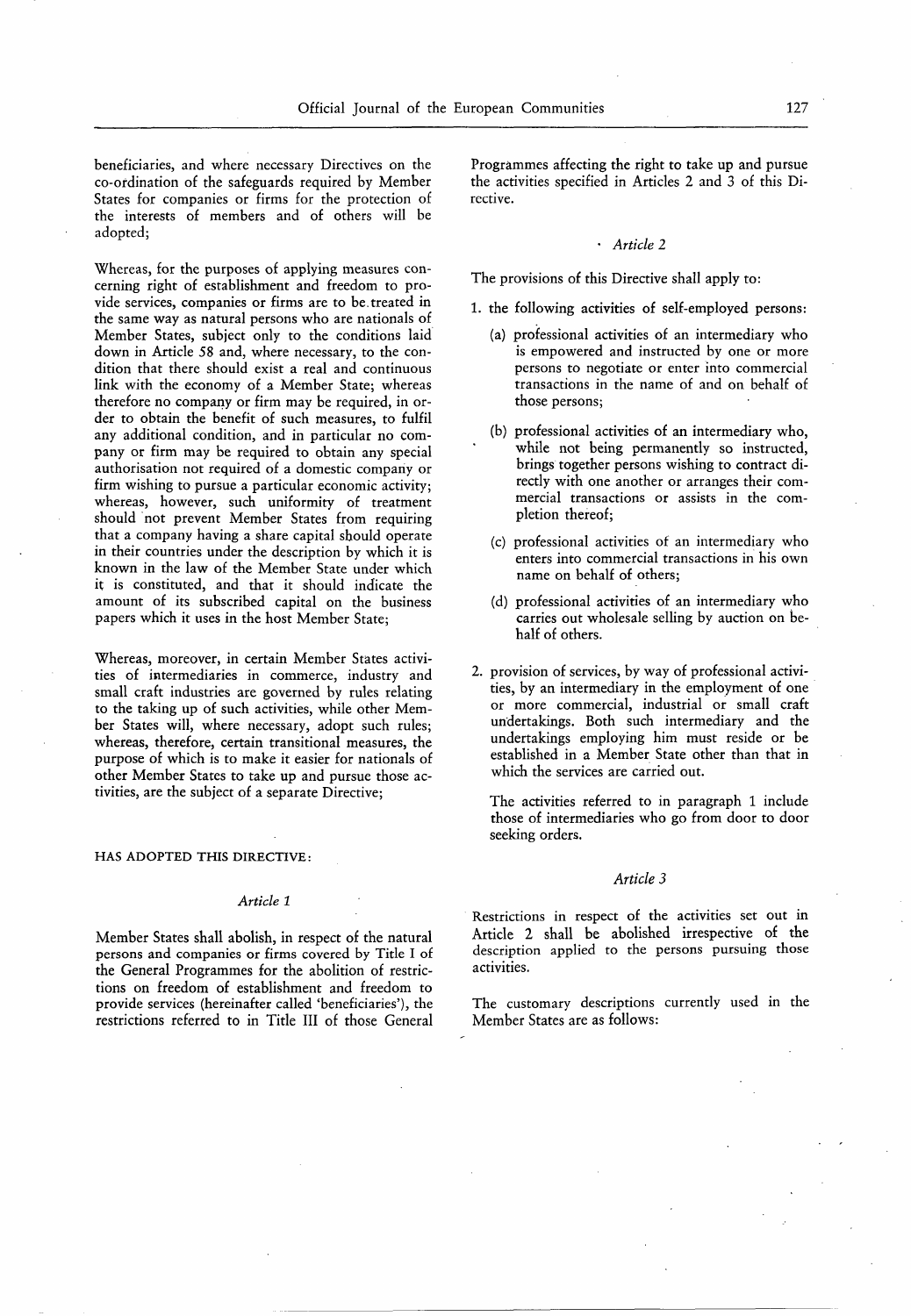128 Official Journal of the European Communities

|             | Self-employed persons                              | Paid employees                                                           |  |
|-------------|----------------------------------------------------|--------------------------------------------------------------------------|--|
| Belgium     | Agent commercial                                   | Commis-voyageur                                                          |  |
|             | Représentant autonome                              | Voyageur de commerce                                                     |  |
|             | Courtier                                           | Représentant de commerce                                                 |  |
|             | Commissionnaire                                    |                                                                          |  |
|             | Organisateur de ventes<br>aux enchères en gros     |                                                                          |  |
|             | Handelsagent                                       | Handelsreiziger                                                          |  |
|             | Handelsvertegenwoordiger                           | Handelsvertegenwoordiger                                                 |  |
|             | Makelaar                                           |                                                                          |  |
|             | Commissionair                                      |                                                                          |  |
|             | Veilinghouder-groothandel                          |                                                                          |  |
| Germany     | Handelsvertreter                                   | Handlungsgehilfe                                                         |  |
|             | Handelsmakler                                      | (Handelsreisender)                                                       |  |
|             | Kommissionär                                       |                                                                          |  |
|             | Großhandelsversteigerer                            |                                                                          |  |
| France      | Agent commercial (ou représen-<br>tant mandataire) | Représentant de commerce<br>Voyageur de commerce (ou<br>commis-voyageur) |  |
|             | Courtier libre                                     | Placier                                                                  |  |
|             | Courtier inscrit et assermenté                     |                                                                          |  |
|             | Commissionnaire                                    |                                                                          |  |
| Italy       | Agente di commercio                                | Agente                                                                   |  |
|             | Rappresentante                                     | Viaggiatore di commercio                                                 |  |
|             | Mediatore                                          | Piazzista                                                                |  |
|             | Commissionario                                     |                                                                          |  |
|             | Astatore                                           |                                                                          |  |
| Luxembourg  | Représentant de commerce<br>autonome               | Commis-voyageur<br>Représentant de commerce                              |  |
|             | Courtier                                           |                                                                          |  |
|             | Commissionnaire                                    |                                                                          |  |
| Netherlands | Handelsagent                                       | Handelsreiziger                                                          |  |
|             | Makelaar in roerende goederen                      |                                                                          |  |
|             | Commissionair                                      |                                                                          |  |
|             | ЙP.<br>Veilinghouder-groothandel                   |                                                                          |  |

1 . Activities of intermediaries in the following fields shall in all Member States be exluded from the scope of this Directive:

- insurance of all kinds (in particular insurance agents, brokers and assessors);
- Article 4 banks and other financial establishments (in particular foreign exchange dealers, stockbrokers mortgage brokers and the like);

- matters concerning immoveable property (in particular estate agents and brokers);

- transport undertakings (in particular shipbrokers (including courtiers interprètes and conducteurs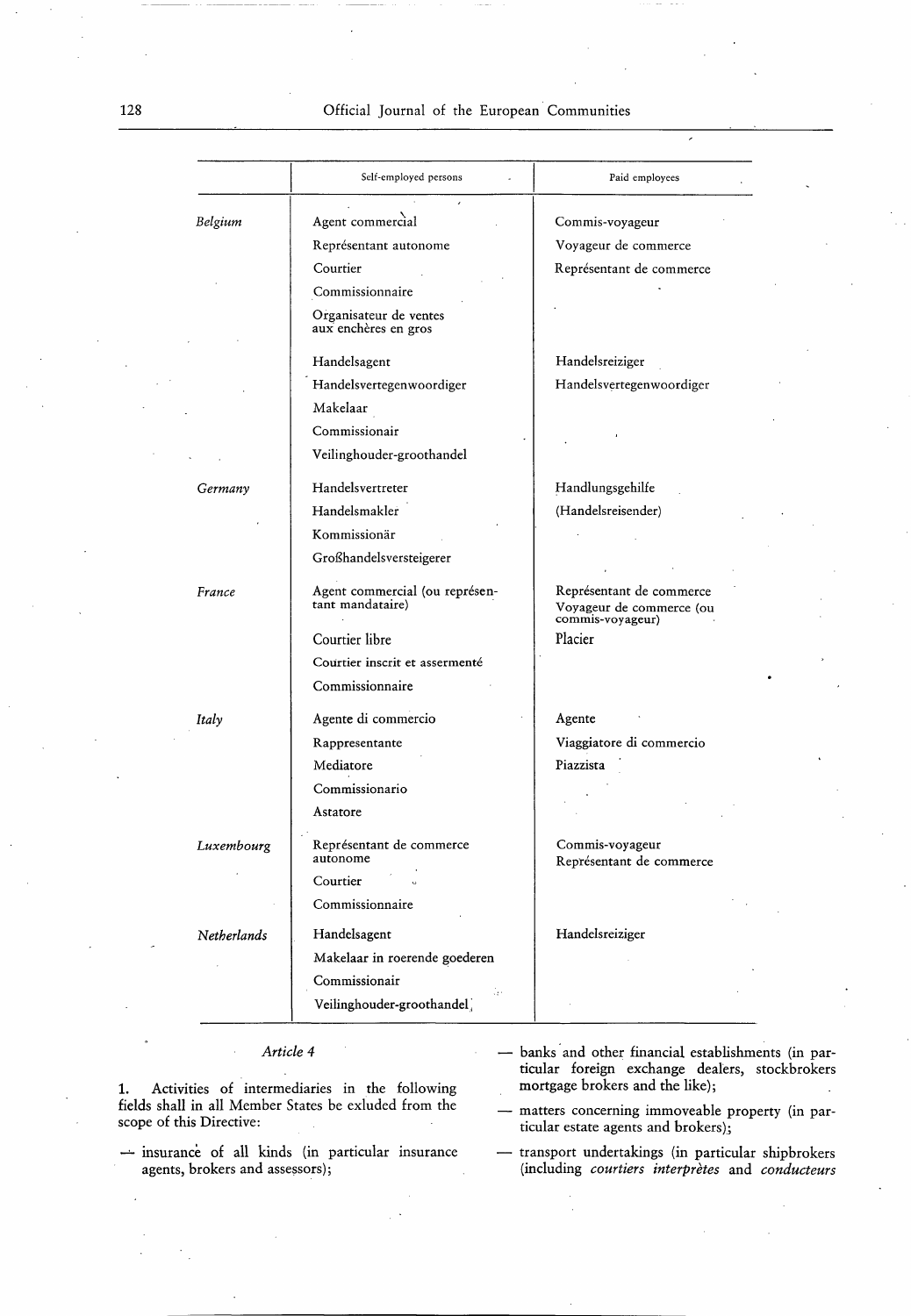de navires), forwarding agents, customs agents and travel agencies);

- toxic products and pathogens;
- medicinal and pharmaceutical products;

— coal.

2. Also excluded form the scope of this Directive in the Member State concerned shall be those activities involving in that State the exercise of official authority. These are as follows:

in France: the sale by auction of goods and other articles of moveable property by officiers publics or officiers ministériels;

in Italy: the sale by auction of goods by *pubblici* mediatori;

in Germany, Belgium, Luxembourg and the Netherlands: participation by court bailiffs and notaries in auction sales.

in Luxembourg: the activity of a commissionaire in respect of cattle for slaughter.

# Article 5

1. Member States shall in particular abolish the following restrictions:

- (a) those which prevent beneficiaries from establishing themselves or providing services in the host country under the same conditions and with the same rights as nationals of that country;
- (b) those existing by reason of administrative practices which result in treatment being applied to beneficiaries that is discriminatory by comparison with that applied to nationals.

2. The restrictions to be abolished shall include in particular those arising out of measures which prevent or limit establishment of provision of services by beneficiaries by the following means:

- the requirement that, for the purpose of soliciting in person the custom of others in connection with their business activities, a person shall hold an itinerant trader's card (Reisegewerbekarte) (Gewerbeordnung, paragraph 55d, version of 5 February 1960; Verordnung of 30 November 1960);
- the requirement that the issue of such itinerant trader's card permitting the soliciting of private persons for the purpose of gaining custom be subject to a test of economic necessity (Bedürfnisprüfung); and the limitation on the

area in which that document is valid (Gewerbeordnung, paragraph 55d, version of 5 February 1960; Bundesgesetzblatt I, p. 61, Corrigendum, p. 92; Verordnung of 30 November 1960);

- the requirement that any foreign legal person wishing to pursue professional or trade activities on Federal territory must obtain special authorisation (Gewerbeordnung, paragraph 12 and Aktiengesetz, paragraph 292);
- (b) in Belgium
	- the obligation to hold a *carte professionelle* (Arrêté royal No 62 of 16 November 1939, Arrêté ministériel of 17 December 1945 and Arrêté ministériel of 11 March 1954);

(c) in France

- the obligation to hold a carte d'identité d'étranger commerçant (Décret-loi of 12 November 1938, Décret of 2 February 1939, Law of 8 October 1940, Law of 10 April 1954, Décret No 59-852 of 9 July 1959);
- the requirement that any person wishing to pursue the activity of Mandataire et Approvisionneur aux Halles de Paris shall be of French nationality (Décret of 30 September 1953, *Décret* of 2 December 1960, Article 9);

(d) in Italy

- the obligation to hold a licence granted by the questore to agenti, rappresentanti, commessi viaggiatori and piazzisti (Artide 127 of the consolidated text of the Leggi di Pubblica Sicurezza approved by Regio Decreto No 773 of 18 June 1931 and Article 243 of the Regolamento implementing the consolidated text approved by regio Decreto No 635 of 6 May 1940);
- the requirement that in order to be eligible for enrolment in the Ruolo dei mediatori -a person shall be of Italian nationality (Law No (a) in Germany  $(253 \text{ of } 21 \text{ March } 1959);$

(e) in Luxembourg

the limited period of validity of authorisation granted to foreign nationals pursuant to Article 21 of the Luxembourg Law of 2 June 1962 (Memorial A No 31 of 19 June 1962).

### Article 6

1. Member States shall ensure that beneficiaries under this Directive have the right to join professional or trade organisations under the same conditions